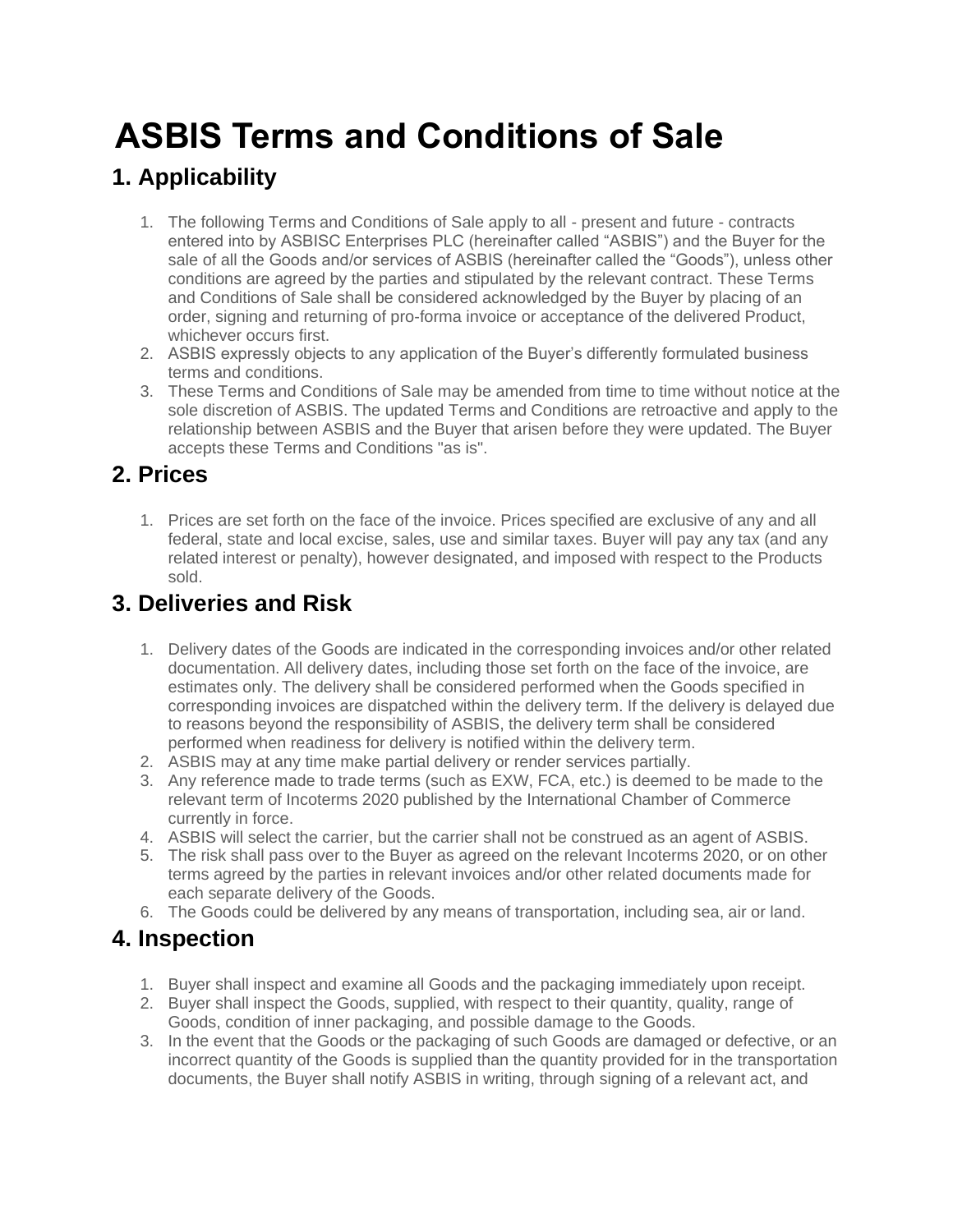sending it to ASBIS, with a reference to any noncompliance of the Goods within 5 (five) business days from the date of receipt.

- 4. Such acts shall be reasonably detailed and shall specify the discrepancy or reason for rejection.
- 5. Failure to give notices as provided above in the paragraphs (1) and (2) of this Clause 4 (Inspection) within the time specified shall be deemed an acceptance of the Goods as of the date of shipment.

#### **5. Warranties**

- 1. Product warranties, if any, are provided by the manufacturer of the Goods as may be specified on Product packaging, accompanying documentation or RMA Policy of the manufacturer.
- 2. ASBIS MAKES NO WARRANTIES WHATSOEVER, WHETHER EXPRESS, IMPLIED OR STATUTORY, INCLUDING, BUT NOT LIMITED TO, ANY WARRANTY OF SATISFACTORY QUALITY, FITNESS FOR ANY PARTICULAR PURPOSE, OR ANY WARRANTY OTHERWISE ARISING OUT OF ANY PROPOSAL, SPECIFICATION OR SAMPLE. ASBIS NEITHER ASSUMES NOR AUTHORIZES ANY PERSON TO ASSUME FOR IT ANY OTHER LIABILITY.
- 3. Any deviations of quality, color, width, weight, equipment or design, which are customary in trade or of a minor nature and technically inevitable, are excluded from the warranties.
- 4. The warranty period of the Goods delivered shall be according to the warranty terms provided by the manufacturer as stated on the packaging, the Goods' manuals and/or other documents accompanying the Goods, and shall commence from the date of delivery of the Goods.
- 5. If Goods are defective or become defective within the manufacturer's warranty period due to a production or material defect, ASBIS may choose, at his own discretion, to deliver refurbished or new Goods, to repair the Goods ("Subsequent performance") or to issue a credit; all other warranty claims, in particular all of the Buyer's or its Buyer's claims to compensation for consequential damage, shall initially be excluded. Subsequent performances may be attempted several times.

## **6. Retention of Title**

- 1. NOTWITHSTANDING DELIVERY, ASBIS SHALL RETAIN TITLE TO ALL GOODS DELIVERED (THE "RESERVED GOODS") UNTIL IT HAS RECEIVED PAYMENT IN FULL OF ALL SUMS DUE IN CONNECTION WITH THE SUPPLY OF THE GOODS TO THE BUYER.
- 2. Reserved Goods should be always clearly marked off as such and kept separately from other inventory of the Buyer. In the event of any seizure of the Reserved Goods by a third party, the Buyer shall point out the ownership rights of ASBIS and inform it immediately.
- 3. Buyer shall have the right to process Reserved Goods in the ordinary course of business and sell them subject to retention of title as long as the Buyer is not in default. No pledge or transfer of ownership by way of security is allowed.
- 4. BUYER HEREBY ASSIGNS TO ASBIS ANY PROCEEDS (INCLUDING ACCOUNTS RECEIVABLE) DERIVED FROM SELLING RESERVED GOODS AS SECURITY FOR ITS OBLIGATIONS HEREUNDER UNTIL THE ENTIRE AMOUNT DUE HAS BEEN PAID AND WILL EXECUTE ANY DOCUMENT TO PERFECT THIS ASSIGNMENT THAT ASBIS REQUESTS.
- 5. If Buyer fails to make any payment when due, ASBIS may repossess or otherwise recover the Goods subject to this retention of title. At the request of ASBIS the Buyer shall be bound to give full assistance in this matter, failing which the Buyer shall be liable for damages in the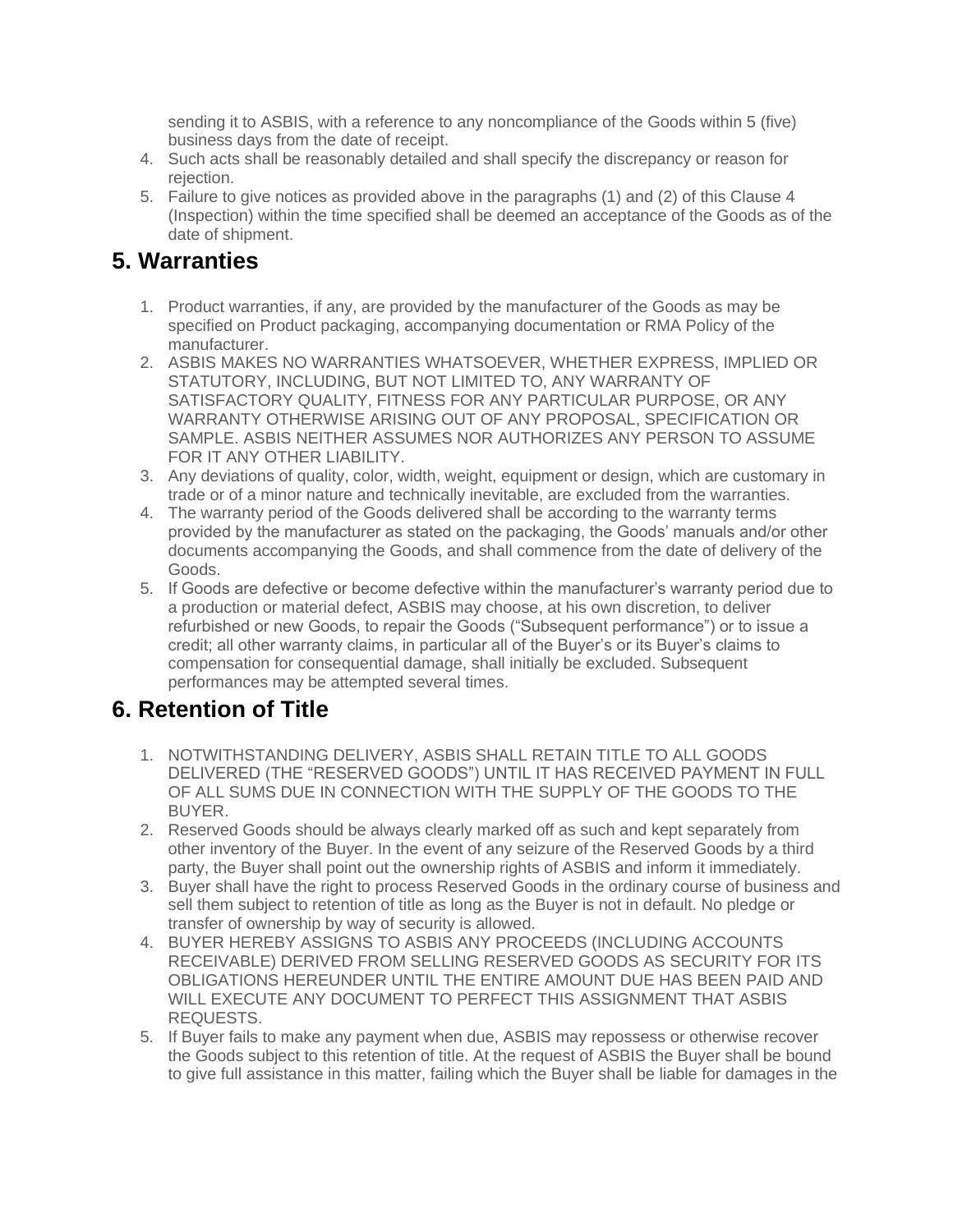amount Euro 1,000 per day, which shall be immediately due and payable. All revendication expenses shall be for the Buyer's account.

6. Title to software Goods shall always remain with ASBIS or the copyright owner notwithstanding Buyer's payment of license fees or royalties.

## **7. Payment**

- 1. Terms of payment are stated on the face of the invoice. All sales are subject to the prior approval of the Credit Department of ASBIS.
- 2. All bank fees, charges and commissions are paid by the Buyer. Payment will be made without any set-off or suspension on any account whatsoever. No deduction of any cash discount shall be allowed as long as older due invoices remain unpaid.
- 3. If the Buyer fails to pay the amounts due, interest will be due by the Buyer at a rate of 1.5% per month on the outstanding amount, without any notice of default being required. If, after notice of default has been given, the Buyer still fails to pay its debt, the debt may be placed out of hand in which event, in addition to the total amount then due, the Buyer will also be bound to pay in full the legal and non-legal expenses of collection, including the costs of legal aid.
- 4. If at any time the financial condition of Buyer so warrants, or if Buyer fails to make payment(s) when due, or if Buyer fails to supply requested financial documentation, or defaults in any way, ASBIS may either alter terms of payment, suspend credit and delay shipment or pursue any remedies available at law or under this Terms and Conditions of Sale. In such event, ASBIS will be entitled to reimbursement from Buyer for its reasonable expenses, including attorney's fees.

## **8. Limitation of Liability**

1. LIABILITY OF ASBIS FOR BREACH OF OR RESULTING FROM GOODS SOLD PURSUANT TO THIS AGREEMENT SHALL BE LIMITED TO THE REMEDIES SET FORTH IN THE WARRANTY PROVISIONS OF THIS TERMS AND CONDITIONS OF SALE. IN NO EVENT SHALL ASBIS BE LIABLE FOR COSTS OF PROCUREMENT OR SUBSTITUTE GOODS BY BUYER, OR FOR INJURY OR DAMAGE TO BUSINESS, LOSS OF PROFITS, REVENUES OR GOODWILL, OR LOSS OF DATA. IN NO EVENT SHALL ASBIS BE LIABLE FOR ANY SPECIAL, CONSEQUENTIAL, INDIRECT OR INCIDENTAL DAMAGE, HOWEVER CAUSED, WHETHER FOR BREACH OF WARRANTY, BREACH OF CONTRACT, TERMINATION, NEGLIGENCE, OR OTHERWISE, EVEN IF ASBIS SHALL HAVE BEEN ADVISED OF THE POSSIBILITY OF SUCH DAMAGES.

## **9. Jurisdiction and Applicable Law**

1. Exclusively the law of the Republic of Cyprus shall govern the Agreement, except cases of Retention of Title for Germany customers (in this case Germany law will be applicable). The Convention of the United Nations on Contracts for the International Sale of Goods dated April 11, 1980 shall not apply. The Courts of Cyprus shall have exclusive jurisdiction to decide any dispute arising out of or in connection with this Agreement.

## **10. Invalidity**

1. Should any provision in these Terms and Conditions shall be interpreted in such a manner as to be effective and valid under applicable law. If any provision of this Terms and Conditions shall nevertheless be held to be prohibited by and/or invalid under applicable law, such provision shall be limited only to the extent of such prohibition or invalidity, without affecting the validity and/or enforceability the remainder of such provision or the remaining provisions of this Terms and Conditions.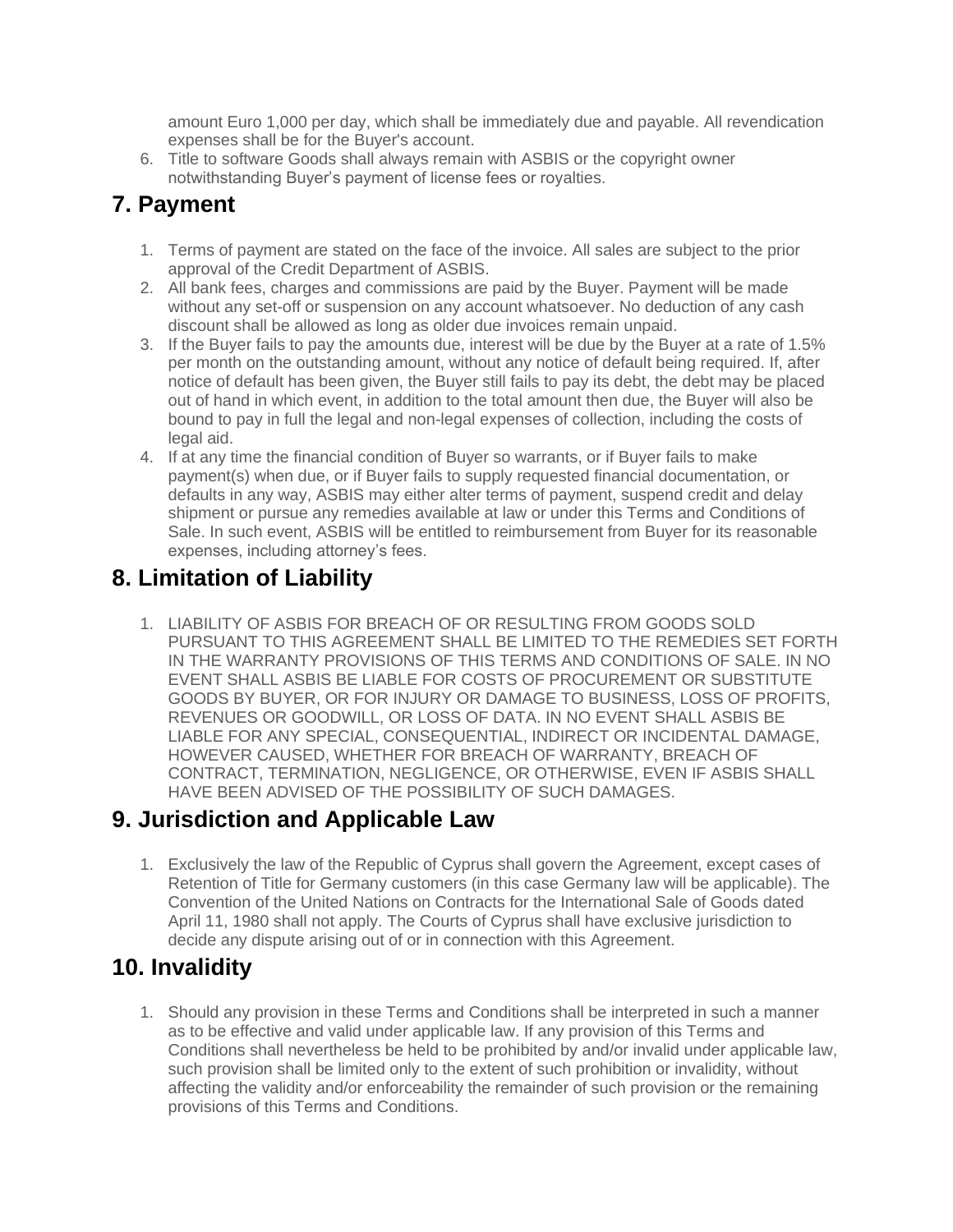## **11. Fiscal & VAT Regulations**

- 1. We hereby confirm that the company will comply with all VAT and/or any Fiscal Regulations both of the country of registration and of the country of delivery (if different) concerning the trades and the Goods purchased from ASBISC Enterprises PLC.
- 2. We further confirm that the company will make all necessary Fiscal and VAT declarations and applications concerning the Goods purchased from ASBISC Enterprises PLC, properly and in time, as required by the EU Law and National Law both of the country of registration and of the country of the delivery (if different).

## **12. Sanctions, Embargoes and Other Restrictions**

- 1. ASBIS and Buyer shall guarantee that neither of them ever did, is doing or will be doing any actions, directly or indirectly, which are in violation of the U.S. Export Administration Regulations; and/or the U.S. International Traffic in Arms Regulations; and/or applicable U.S. sanctions and embargoes administered by the U.S. Department of the Treasury; and/or the European Union's Regulations; and/or OFAC and/or EU sanctions; and/or applicable controls; and any subsequent re-enactments or amendments thereof being in force and affecting the Goods. Buyer also guarantees and confirms that neither Buyer nor its management, shareholders or founders is subject to sanctions applied by any international institutions and\or the U.S. and\or the European Union. Imposition of sanctions by any international institutions and\or the U.S. and\or the European Union to Buyer shall be a non-negotiable ground for an immediate termination of sale of Goods to Buyer by ASBIS unilaterally.
- 2. Where Buyer will work with the Buyer's suppliers, customers, end-users, and/or other parties, this entire Clause 12 is applicable to those transactions. In all cases, the Buyer is liable for the actions of the third parties it engaged with.
- 3. Buyer hereby certifies that all and every product(s) purchased from ASBIS will not be exported, sold, or transferred in violation of:

(a) the U.S. Export Administration Regulations;

(b) the U.S. International Traffic in Arms Regulations (ITAR);

(c) applicable U.S. sanctions and embargoes administered by the U.S. Department of the Treasury; and

(d) the European Union's Regulations and any subsequent re-enactments or amendments thereof being in force and affecting the export of the products.

- 4. Without limiting the foregoing, Buyer explicitly agrees and undertakes not to sell, offer or otherwise transfer the products that are subject to OFAC and/or EU sanctions and/or applicable controls to customers located in CUBA, IRAN, NORTH KOREA, SUDAN, SYRIA or to other restricted parties, embargoed or sanctioned countries and/or territories, which, restrictions, in particular, may be found (including but not limited) here:
- [https://home.treasury.gov/policy-issues/office-of-foreign-assets-control-sanctions-programs](https://home.treasury.gov/policy-issues/office-of-foreign-assets-control-sanctions-programs-and-information)[and-information,](https://home.treasury.gov/policy-issues/office-of-foreign-assets-control-sanctions-programs-and-information)
- [https://www.bis.doc.gov/index.php,](https://www.bis.doc.gov/index.php)
- [https://www.sanctionsmap.eu/.](https://www.sanctionsmap.eu/) Buyer acknowledges that it bears its responsibility to familiarize with the applicable sanctions and regulations.
- 5. ASBIS and Buyer certify that they will not transfer, export, or re-export, directly or indirectly to any party listed by the U.S. Government, and/or EU Council and/or under any other applicable law as prohibited from receiving products and that we are not on, or under control of anybody on, any such lists.
- 6. ASBIS and Buyer hereby acknowledge that certain manufacturers and vendors may restrict sales of their products into or outside of specifically designated territories or to some persons or entities. Buyer certifies and agrees to comply with all such restrictions as may be advised